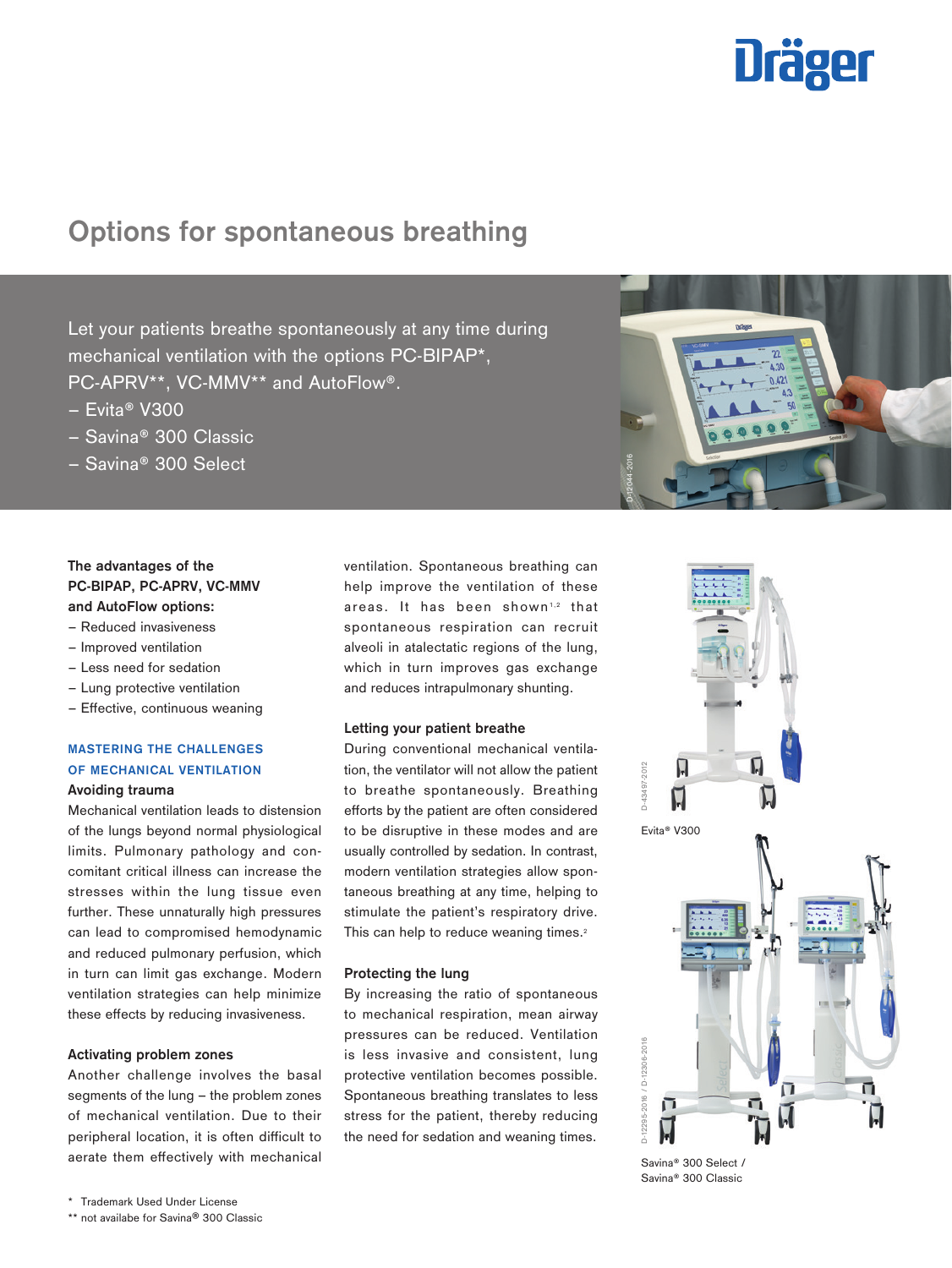

- The improvement of gas exchange is the primary goal of any ventilation strategy in critically ill patients.
- Spontaneous breathing has inherent advantages
- that lead to an increase in alveolar recruitment and pulmonary perfusion.
- Highly homogeneous gas distribution within the lungs, together with stable hemodynamics, lead to improved organ oxygenation.

# **PHYSIOLOGICAL CONDITIONS AS SOON AS POSSIBLE**

With the PC-BIPAP, PC-APRV, VC-MMV and AutoFlow option, your patients breathe freely during mechanical ventilation. This highly sensitive system encourages your patients to breathe at any time during the ventilation cycle and at any pressure level.

# **Optimizing gas distribution, avoiding barotrauma**

PC-BIPAP and AutoFlow deliver air with decelerating flow. This means that slow

areas of the lung have enough time for effective gas exchange while fast areas are not overdistended. By avoiding barotrauma and optimizing gas distribution within the lung, this strategy makes an important contribution to protective ventilation.



# **OPTION AUTOFLOW**

Pulmonary mechanics can often change during the course of treatment, making the continuous adjustment of ventilation parameters necessary. The Dräger AutoFlow option offers automatic flow and pressure regulation in combination with the VC-AC, VC-CMV, VC-SIMV and VC-MMV ventilation modes. The pressure is adjusted according to Compliance values, while the flow profile reacts to changes in Resistance. The result is a homogeneous gas distribution with the lowest possible ventilation pressures and guaranteed minute volumes. Local shear forces are reduced and dead space ventilation is largely avoided. Because manual adjustments are no longer necessary, ICU staff saves valuable time.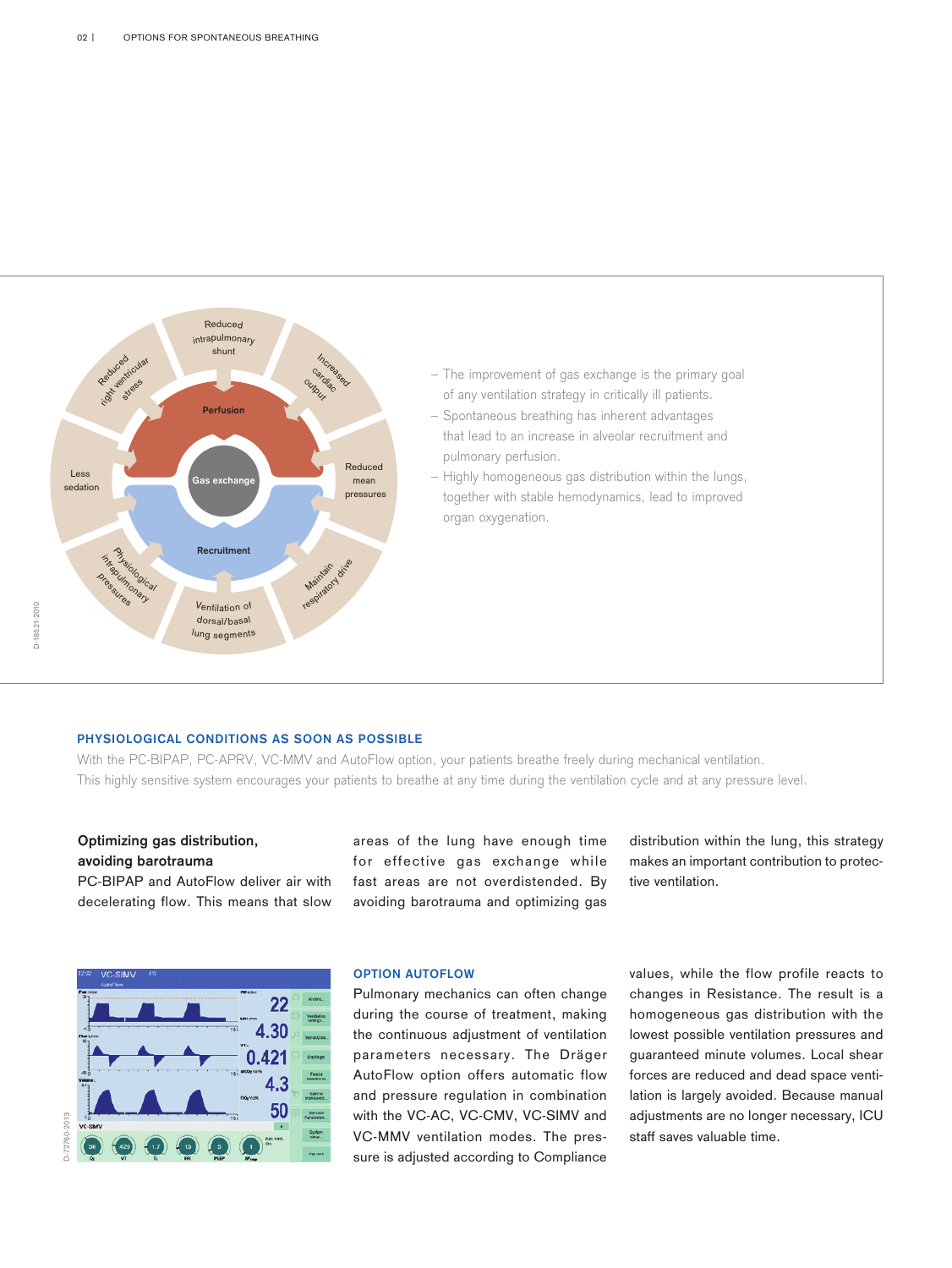

Ventilation displays on page 2 and 3 are Savina® 300 screens

# **OPTION VC-MMV**

D-72706-2013

 $-72706 - 2013$ 

VC-MMV facilitates that the patient always receives at least the set minute volume MV. The patient can always breathe spontaneously at PEEP level.

As patient activity increases, VC-MMV automatically and gradually reduces the number of time cycled strokes.

Therefore, it can be used well to speed up weaning of uncomplicated postoperative patients. In combination with AutoFlow, the pressure is reduced in accordance with the contribution of the patient to the set tidal volume. VC-MMV with AutoFlow allows automatic weaning by frequency and pressure.

#### **OPTION PC-APRV**

For ICU staff, workflow is simplified, saving both valuable time and displays on page 2 and 3 are Savina\* 300 screens<br>
IV C-MMV<br>
IV facilitates that the patient always<br>
The clinical use of PC-APRV has<br>
as a least the set m The clinical use of PC-APRV has been shown to facilitate spontaneous breathing and is associated with decreased peak airway pressures and improved oxygenation/ventilation when compared with conventional ventilation. Additionally, improvements in hemodynamic parameters, splanchnic perfusion, and reduced sedation/neuromuscular blocker requirements have been reported.

PC-APRV may offer potential clinical advantages for ventilator management of acute lung injury/acute respiratory distress syndrome and may be considered as an alternative "open lung approach" to mechanical ventilation<sup>3</sup>.

#### **OPTION PC-BIPAP\*\***

Weaning with the Savina 300 in PC-BIPAP mode is continuous – from the moment of intubation until the patient is extubated. The decisive advantage of this mode is the smooth, automatic transition between mechanical ventilation and natural, spontaneous breathing in a single mode. It's no longer necessary to manually switch between modes, which simplifies the weaning process and increases the efficacy of therapy. The patient is motivated to assume the work of breathing as soon as possible, further accelerating recovery.

\*\* standard in Evita® V300

#### References

1. Putensen C, Mutz N J, Putensen-Himmer G, Zinserling J. Am J Resp and CC Medicine, Vol. 159, 1999 2. Baum, Benzer, Putensen, Koller, Putz. Anaesthetists 38, 452 - 458, 1999 3. Habashi Crit Care Med 2005 Vol. 33, No. 3 (Suppl.)

The options PC-BIPAP, PC-APRV, VC-MMV and AutoFlow provide the next step in protective lung ventilation. They give your patients room to breathe, encourage them to progress and adjust automatically to changes in pulmonary mechanics. For your patients, this means less stress and quicker recovery.